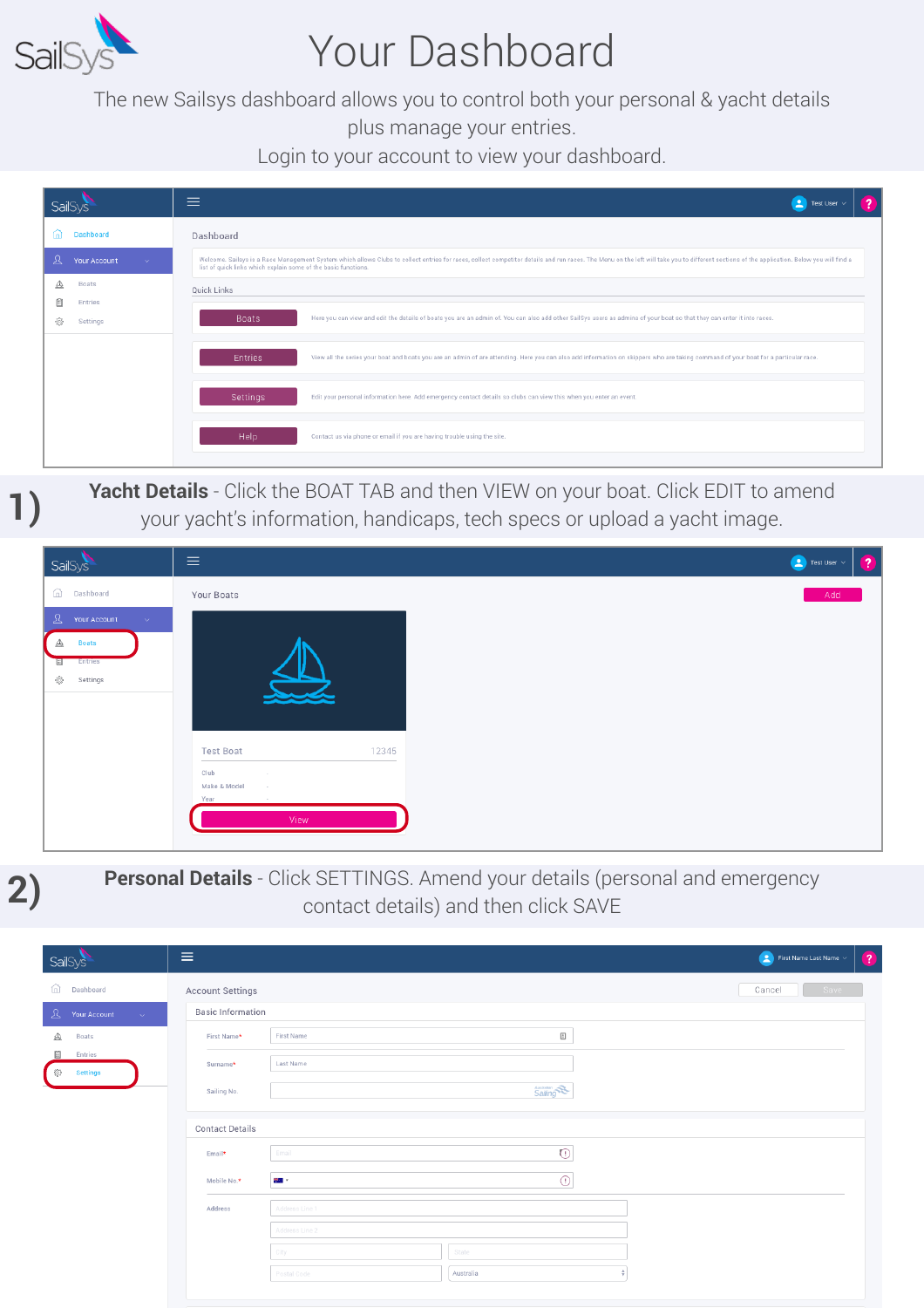

**2)**

**3)**

# Adding a Boat Admin

As a user of SailSys you have access to a dashboard that helps you maintain important personal information, accurate boat data and update race/entry information, e.g. allocating an alternative skipper.

| SailSys                                                                                                                                                                                                                                                                                                                         | $\equiv$<br>$\mathbf{z}$<br>Test User $\vee$                                                                                                                                                          |
|---------------------------------------------------------------------------------------------------------------------------------------------------------------------------------------------------------------------------------------------------------------------------------------------------------------------------------|-------------------------------------------------------------------------------------------------------------------------------------------------------------------------------------------------------|
| Dashboard<br>fn)                                                                                                                                                                                                                                                                                                                | Dashboard                                                                                                                                                                                             |
| ℒ<br>Welcome. Sailsys is a Race Management System which allows Clubs to collect entries for races, collect competitor details and run races. The Menu on the left will take you to different sections of the application. Below you<br>Your Account<br>$\sim$<br>list of quick links which explain some of the basic functions. |                                                                                                                                                                                                       |
| ◬<br>Boats                                                                                                                                                                                                                                                                                                                      | Quick Links                                                                                                                                                                                           |
| ⊟<br>Entries<br>-63<br>Settings                                                                                                                                                                                                                                                                                                 | Boats<br>Here you can view and edit the details of boats you are an admin of. You can also add other SailSys users as admins of your boat so that they can enter it into races.                       |
|                                                                                                                                                                                                                                                                                                                                 | View all the series your boat and boats you are an admin of are attending. Here you can also add information on skippers who are taking command of your boat for a particular race.<br><b>Entries</b> |
|                                                                                                                                                                                                                                                                                                                                 | Settings<br>Edit your personal information here. Add emergency contact details so clubs can view this when you enter an event.                                                                        |
|                                                                                                                                                                                                                                                                                                                                 | Help<br>Contact us via phone or email if you are having trouble using the site.                                                                                                                       |

**BOAT ADMINS** - A boat can have multiple boat admins who can maintain the boat record and enter the boat in races. To add one, click on your BOAT TAB and then VIEW.

| SailSys                                                  | $\equiv$                                                   |       |  | <b>Co</b> Test User $\sim$ | $\bullet$ |
|----------------------------------------------------------|------------------------------------------------------------|-------|--|----------------------------|-----------|
| ⋒<br>Dashboard                                           | Your Boats                                                 |       |  | Add                        |           |
| $\mathcal{L}$ Your Account<br><b>Sec.</b>                |                                                            |       |  |                            |           |
| ◬<br><b>Boats</b><br>Ë<br>Entries<br>Settings<br>$\circ$ |                                                            |       |  |                            |           |
|                                                          | <b>Test Boat</b>                                           | 12345 |  |                            |           |
|                                                          | Club<br>$\sim$<br>Make & Model<br>$\sim$<br>Year<br>$\sim$ |       |  |                            |           |
|                                                          | View                                                       |       |  |                            |           |

#### Next click EDIT

| SailSys                                                        | 亖                                                             | <b>Compared</b> Test User $\sim$ |
|----------------------------------------------------------------|---------------------------------------------------------------|----------------------------------|
| n Dashboard<br>8 Your Account                                  | Test Boat<br><b>Basic Information</b>                         | Edit                             |
| $\sim$ $\times$<br>◬<br>Boats<br>Ê<br>Entries<br>份<br>Settings | 12345<br>Sail No.<br>Club<br>$\sim$<br>Make & Model -<br>Year |                                  |

Scroll to the bottom of the boat detail and enter the email address of someone that you would like to invite to be a BOAT ADMIN and click INVITE

| <b>Boat Admins</b> |    |        |
|--------------------|----|--------|
| email@email.com    | m. | Invite |
|                    |    |        |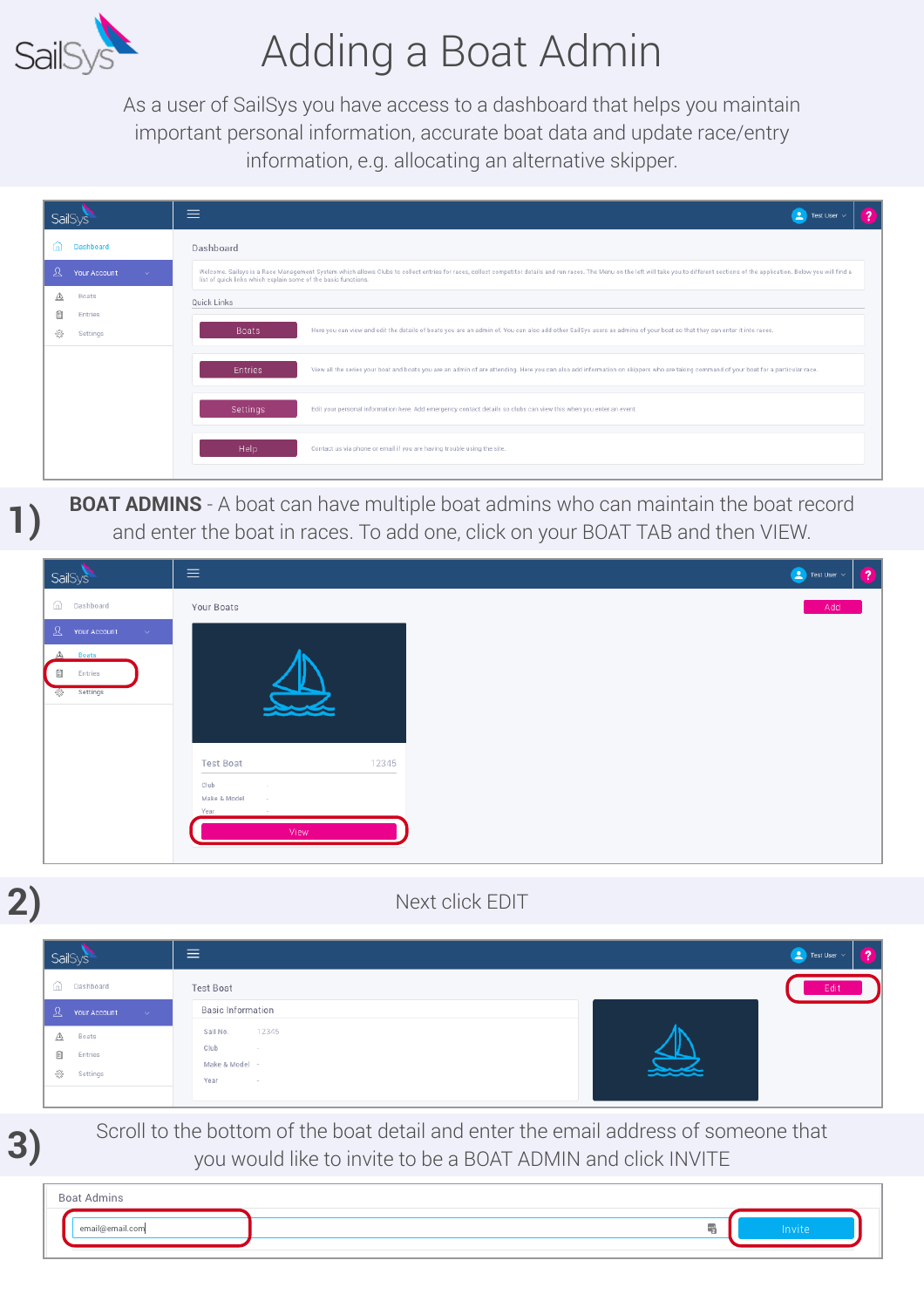

# Changing Skippers

As a user of SailSys you have access to a dashboard that helps you maintain important personal information, accurate boat data and update race/entry information, e.g. allocating an alternative Series or Race skippers.

A series skipper is the name that will appear on the point-score. A race skipper is the person responsible on the day, who will receive important SMS notification and whose name will appear on the day's results. You can amend this information via your dashboard.

| Skippers          |                  |   |
|-------------------|------------------|---|
| Series Skipper    | <b>Test User</b> | ÷ |
| Race 1 03/08/2019 | <b>Test User</b> | ô |
| Race 2 10/08/2019 | <b>Test User</b> | ÷ |
| Race 3 17/08/2019 | <b>Test User</b> | ÷ |
| Race 4 24/08/2019 | <b>Test User</b> | ÷ |
| Race 5 31/08/2019 | <b>Test User</b> | ô |

**ALTERNATE SKIPPERS** - To change the skipper of your boat for a race, click on your ENTRIES TAB and then select an entry by clicking VIEW.

| SailSys                                         | $\equiv$                 |                                          | $\begin{array}{ c c }\hline \textbf{2} & \text{Test User } \vee \end{array}$<br>$\mathbf{z}$ |
|-------------------------------------------------|--------------------------|------------------------------------------|----------------------------------------------------------------------------------------------|
| Dashboard<br>血                                  | Entries                  |                                          |                                                                                              |
| $\mathbf{A}$<br>Your Account<br>$\sim$ $\times$ | <b>Test Series</b><br>63 | Boat: Test Boat<br>Next race: 09/09/2018 | View                                                                                         |
| Boats<br>Δ<br>Ë<br><b>Entries</b>               |                          |                                          |                                                                                              |
| 俭<br>Settings                                   |                          |                                          |                                                                                              |
|                                                 |                          |                                          |                                                                                              |
|                                                 |                          |                                          |                                                                                              |

**2)**

Choose the race for which you want to change the skipper, and click the dropdown box

| <b>SailSys</b>          |                                   | $\equiv$                                                                                             | $\begin{pmatrix} 1 \\ 2 \end{pmatrix}$ Test User $\vee$ |         | $\left( 2\right)$ |
|-------------------------|-----------------------------------|------------------------------------------------------------------------------------------------------|---------------------------------------------------------|---------|-------------------|
|                         | (n) Dashboard                     | <b>Test Series</b>                                                                                   |                                                         |         |                   |
|                         | $\sqrt{2}$ Your Account<br>$\sim$ | <b>Basic Information</b>                                                                             |                                                         |         |                   |
| ◬<br>E<br>$\{\hat{Q}\}$ | Boats<br>Entries<br>Settings      | Club<br><b>Entry Status</b><br>Pending<br><b>Entry Type</b><br>Casual<br>Mixed Divisions<br>Division |                                                         |         |                   |
|                         |                                   | <b>Entry Receipts</b><br>05/09/2018<br>#171                                                          | \$2                                                     | Pending |                   |
|                         |                                   | Skippers                                                                                             |                                                         |         |                   |
|                         |                                   | <b>Test User</b><br>Series Skipper                                                                   |                                                         |         |                   |
|                         |                                   | <b>Test User</b><br>Race 1 03/08/2019                                                                |                                                         |         |                   |
|                         |                                   | Race 2 10/08/2019    Test User                                                                       |                                                         |         |                   |

**3)**

Choose an existing skipper *or* invite a new one by email.

| Add skipper |                      |      |
|-------------|----------------------|------|
| Email       | addskipper@email.com |      |
| Cancel      |                      | Save |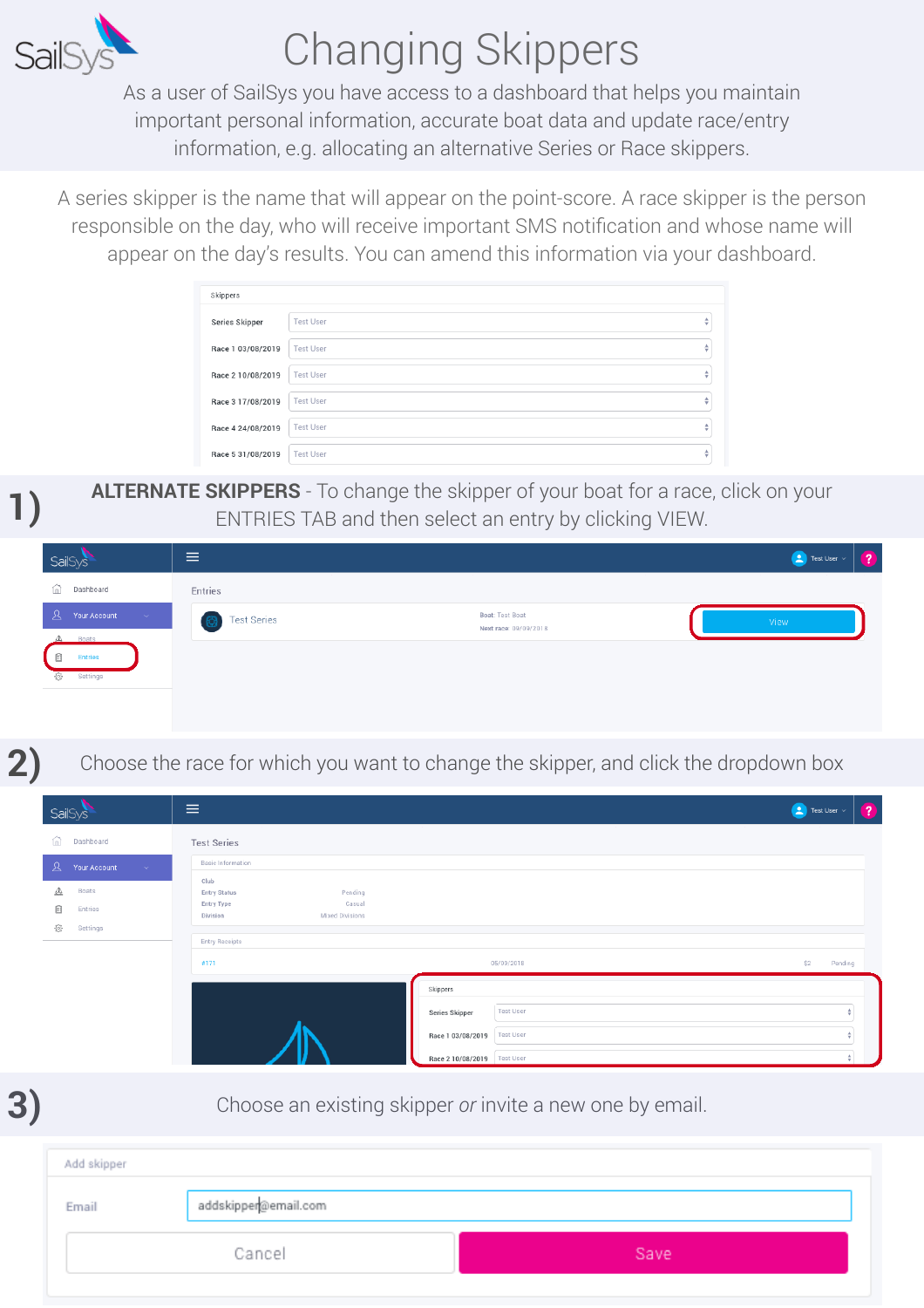

### Resetting your password

SailSys adheres to the highest security standards so the only person that can see or reset your password, is you. If you have forgotten or password, please follow these simple steps

> Navigate to the login screen https://app.sailsys.com.au/login

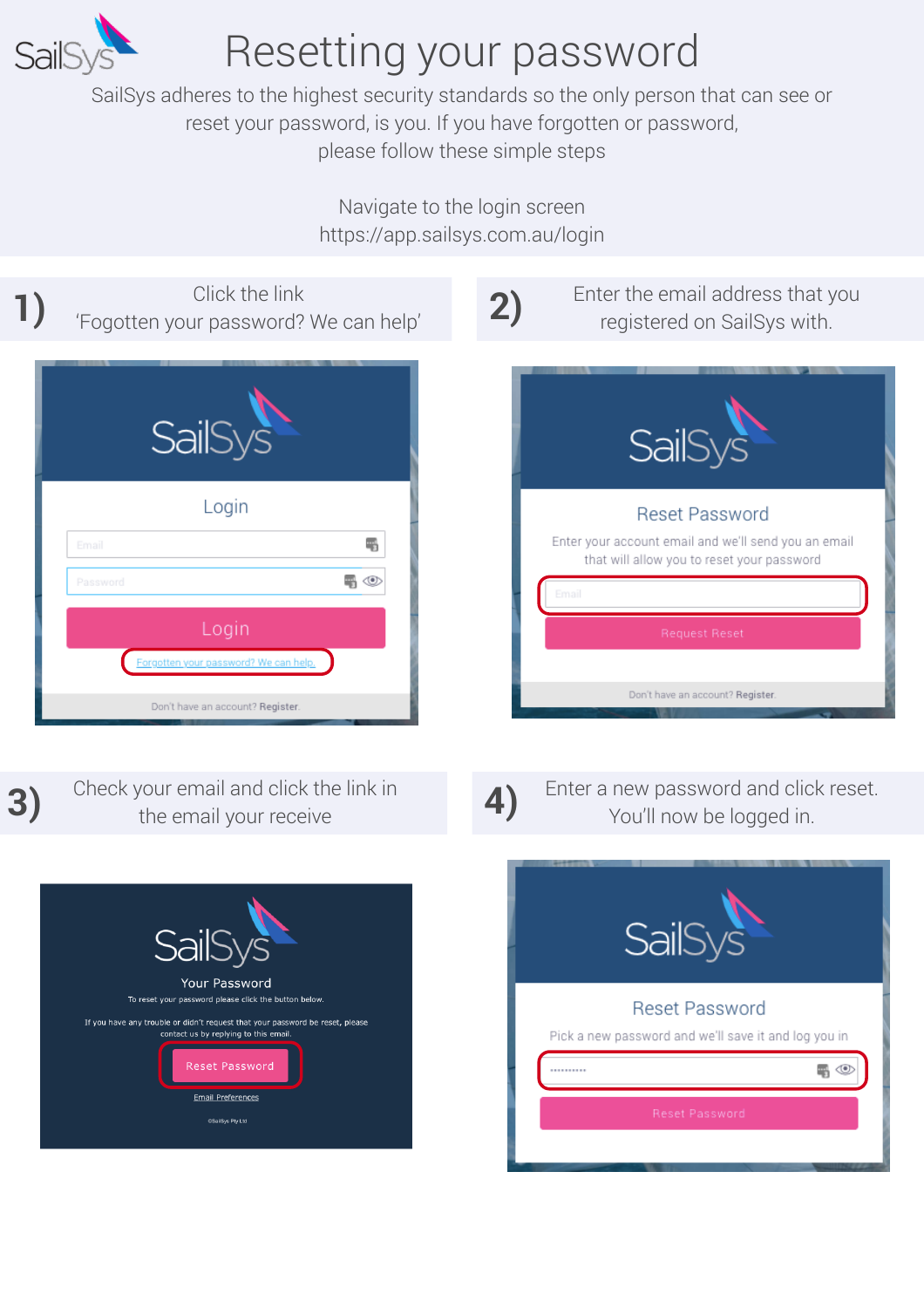

### Crew Lists for boat owners

If your club has asked you to maintain crew lists, this is done really easily from your dashboard on the SailSys portal



Adding past crew is as simple as selecting from a drop-down for the relevant race

| Race 2 - XSDC Crew List Demo Series<br>Ghost - 12th June 2020 |                     |
|---------------------------------------------------------------|---------------------|
| ואווער חוומו ב (ואווער ווווער יחווו                           | Add New Crew Member |
| Skipper Name (skipper@skipper.com)                            |                     |
| Crew One (crew1@crew.com)                                     |                     |
| Crew Two (crew2@crew.com)                                     |                     |
| Crew Three (crew3@crew.com)                                   | Add New Crew Member |
| Crew Four (crew4@crew.com)                                    |                     |

If you need to add crew for the first time, simply click

|            | Add Crew Member For Ghost |                        |
|------------|---------------------------|------------------------|
| Firstname  |                           | ▣                      |
| Surname    |                           |                        |
| Email      |                           |                        |
| Mobile No. | ٠                         |                        |
| AS No.     |                           | Australian<br>Saillinó |
| Cancel     |                           | Save                   |

"Add New Crew Member"

| Race Crew                                                                                         |                     |
|---------------------------------------------------------------------------------------------------|---------------------|
| Race 2 - XSDC Crew List Demo Series                                                               |                     |
| Ghost - 10th June 2020                                                                            |                     |
| Skipper Name (skipper@skipper.com) x Crew One (crew1@crew.com) x Crew Two (crew2@crew.com)<br>l x | Add New Crew Member |
| $\times$ $\star$<br>Crew Three (crew3@crew.com)   x Crew Four (crew4@crew.com)<br>l x             |                     |
|                                                                                                   |                     |
| Race 3 - XSDC Crew List Demo Series                                                               |                     |
| Ghost - 12th June 2020                                                                            |                     |
| $\overline{\mathbf{v}}$                                                                           | Add New Crew Member |
|                                                                                                   |                     |
| Race 4 - XSDC Crew List Demo Series                                                               |                     |
| Ghost - 13th June 2020                                                                            |                     |
| $\checkmark$                                                                                      | Add New Crew Member |

You can populate crew lists in advance. The information securely retained, and is accessible to the club at any time.